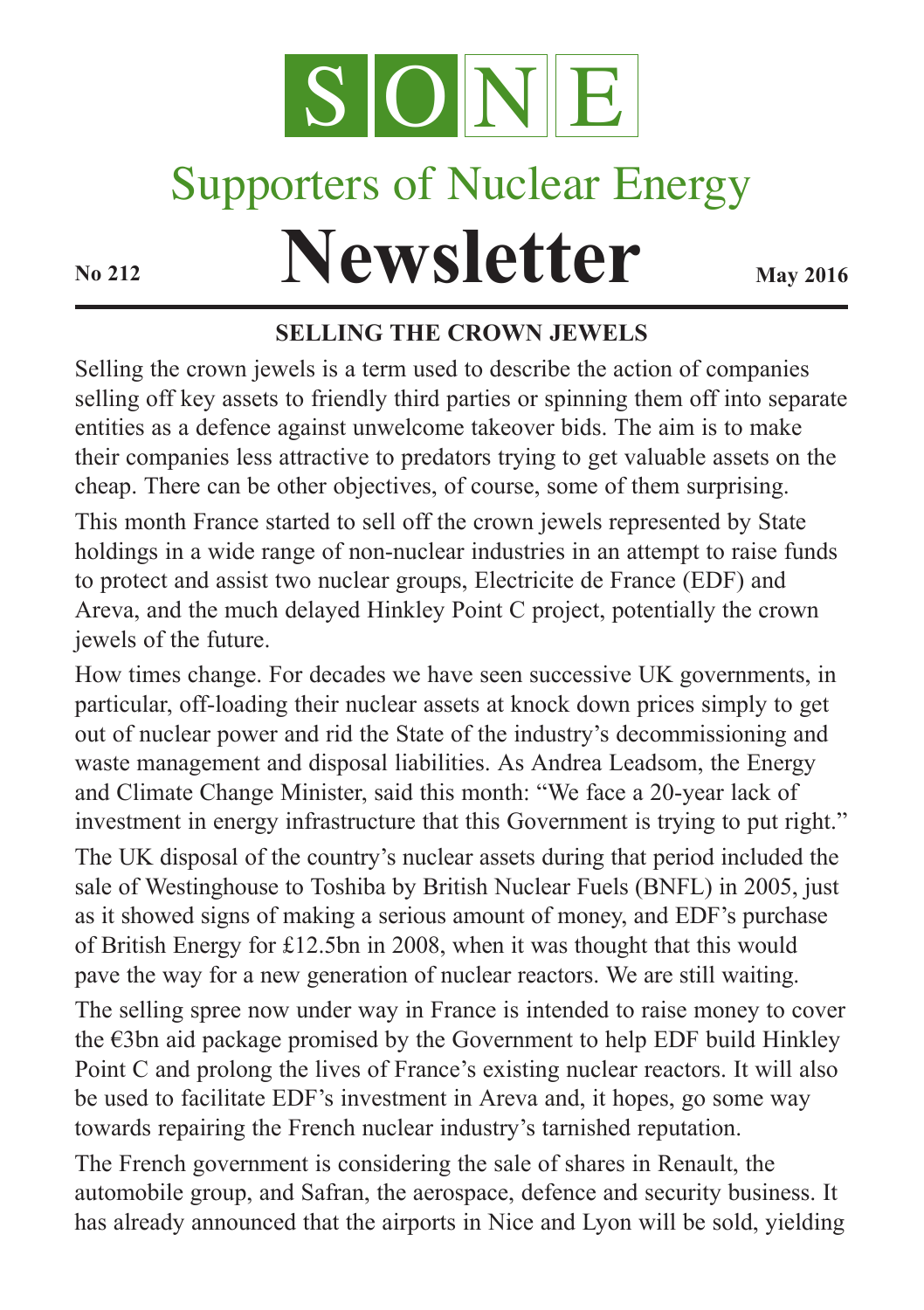between  $\epsilon$ 1.5bn and  $\epsilon$ 1.8bn. In all, the government has shares in 77 companies and owns more than €60bn worth of assets, with investments in 14 listed French groups, including Engie, Orange, Peugeot, Thales and Airbus.

The EDF group's balance sheet shows a net debt of  $\epsilon$ 37bn, an uncomfortably high figure, and needs additional finance to pay for a range of costly investments, not just the £18bn Hinkley Point C nuclear project costs. It is estimated that it faces a  $\epsilon$ 55bn bill in the coming decade to increase the operating life times of the country's 58 nuclear power stations from 40 years to 50 years.

EDF has also agreed to take a majority stake in Areva, another Statecontrolled nuclear group which is having difficulties. and the French government has promised to participate in a  $\epsilon$ 5bn capital raising scheme to ensure that change in Areva's shareholders takes place.

As far as I am aware there is no intention to sell off any of France's actual crown jewels. Surprisingly, perhaps, the Republic does still have some. While much of the royal jewellery collection was either sold off in 1885 by the Third French Republic, or stolen, some of it remains in safe custody and is on display in the Louvre.

#### **A TARNISHED REPUTATION**

The financial problems experienced by EDF have led to Moody's Investors Service downgrading to A2 from A1 the issuer and senior unsecured ratings of the group. Its decision has been taken because its feels that EDF has a negative outlook about it, "partly because of the incremental risks associated with the Hinkley Point C scheme, should it go ahead."

Moody's provides international financial research on bonds issued by commercial and government entities and is one of the Big Three credit rating agencies, alongside Standard & Poor's and Fitch Group.

The rating action taken by Moody's reflects its view that the action plan announced by the EDF Group last month "will not be sufficient to fully offset the pressures resulting from, a low power price environment, combined with a significant investment programme." EDF is very reliant on this action plan working.

At the meeting of the Energy and Climate Change Select Committee where Mrs. Leadsom spoke of past political failings, Vincent de Rivas, EDF Energy's Chief Executive, said that the three dimensions of this action plan - asset disposals, improved operating efficiencies and the strengthening of of the company's balance sheet - had been secured. Moody's is clearly not convinced that this will be enough.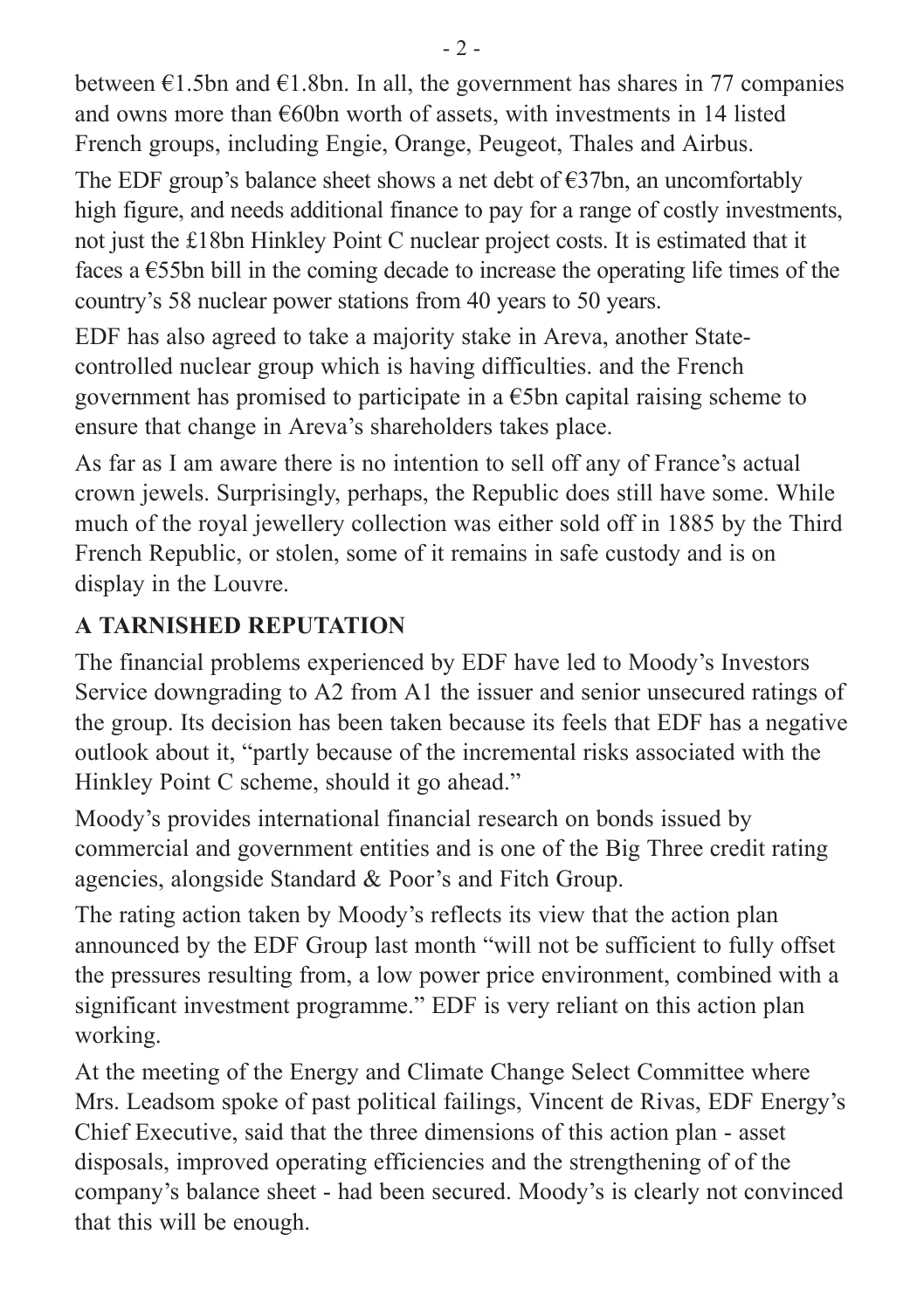Mr. de Rivas had been requested to make a second appearance before the Select Committee after giving evidence there on 23 March, when there was an expectation that EDF would have taken a final investment decision by early May. That did not happen and EDF Energy's chief executive officer sought to explain the delay again, with a slightly different approach this time round.

EDF was operating in a market where the dramatic fall in wholesale energy prices had created difficult conditions for all energy companies, he said. The action plan, agreed by the French Government and the EDF group board, would address the overall situation at EDF and not just Hinkley Point C.

Expanding on the financial implications of the plan, Mr. de Rivas said that EDF would launch an asset disposal programme to raise  $\epsilon$ 10bn by 2020 to reduce its debts. It also intended to reduce operating expenditure by  $E1bn$ through efficiency savings and to increase its capital base by  $\epsilon$ 4bn (including the  $\epsilon$ 3bn to be provided by the French government.)

"In summary, EDF has secured its overall financing. We are consulting with the trade unions and the teams are still working hard on the project," Mr. de Rivas said. "Hinkley Point C is a strategic project for France and for China. It is as essential for EDF as it is for the UK. We are ready to deliver it on time and to budget." China General Nuclear is, of course EDF's partner on the Hinkley project.

Even if the EDF action plan is "a condition precedent for Hinkley Point C to go ahead," as Mr. de Rivas described it, the long-awaited investment decision is still some way off. Try as hard as the members of the Select Committee did to get a firm date for this out of him he would not be drawn.

#### **AN UNUSUAL CONSULTATION EXERCISE**

There is still an important obstacle to overcome - the opposition of some of the trade unions represented within EDF on the Works Council, some of whom want to postpone the Hinkley project for two or three years.

This was acknowledged by Mr. de Rivas, although he seemed to be saying that there was no way the unions were going to have their way, whatever they came up with. The consultation with the unions began on 2 May and is expected to last at least 60 days.

According to Mr. de Rivas all the information needed by the unions in order for them to form an opinion on the Hinkley scheme has already been provided to them."The consultation is about seeking an advisory opinion. It is for the board of EDF to make its decision," he said. "As to the Work Council's concerns I think we have a pretty good idea of their concerns and their views.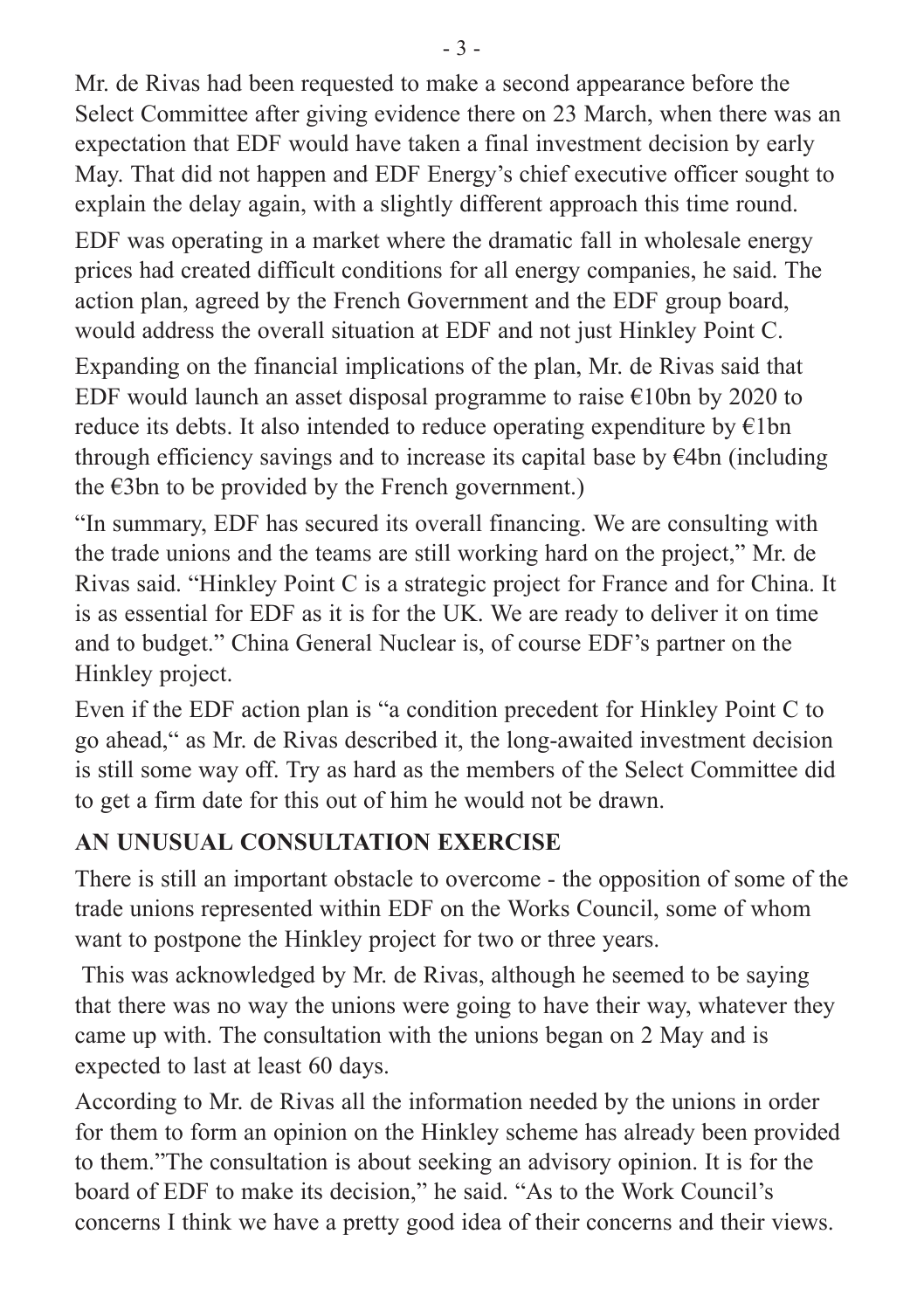"Their first concern regarding Hinkley was the overall financial situation of the group. In simple words, can the EDF group afford it? I think the chairman of the group was in a position to address that concern through a very efficient dialogue with the French State, its main shareholder, and with a plan which secured for the group, in the next few years, its overall financial trajectory. This plan is in place. It has been approved by the French government. So this concern has been addressed.

"The second concern is the perception that some of the unions have that we may benefit from delaying the decision in sanctioning the project and reducing some of the risks associated with any large construction project. We have a different view.

#### **THE BOARD KNOWS BEST**

"We think that this project is ready, that never in the history of EDF has a project been as ready as Hinkley Point C is. So there is their opinion and there is our opinion. We think it is ready and there is no benefit at all - on the contrary - in spending more time to be ready. That is our view."

The implication of what Mr. de Rivas said was that the EDF board had made up its mind and was not to be swayed. That being so I am not sure what the latest delay in announcing an investment decision is meant to achieve.

I had responsibility for Human Resources (or Personnel as I prefer to call the function) while I was a Board member of BNFL. I do not believe that telling the trade unions that my colleagues on the Board would listen to them but take no notice of what they had to say would help secure their support for the proposition we were trying to sell.

Apart from the importance of the Hinkley development for EDF's own future Mr. de Rivas said that the EDF board should not delay the Hinkley development because the group needed to deliver the project for its clients the British Government, British customers and the British energy market when it was needed.

It is needed as soon as possible, as the Energy Minister made clear when she faced the Select Committee's members. Nevertheless, Mrs. Leadsom was adamant that the UK would be able to cope if there was further delay or, perish the thought, a commercial decision by EDF not to go ahead with the Hinkley project, for whatever reason.

#### **THE FLAMANVILLE EXPERIENCE**

One such danger has been seen by some, particularly opponents of the Hinkley project, as the impact a poor safety report on the pressure vessel problems encountered by EDF and Areva on the reactor being built at Flamanville in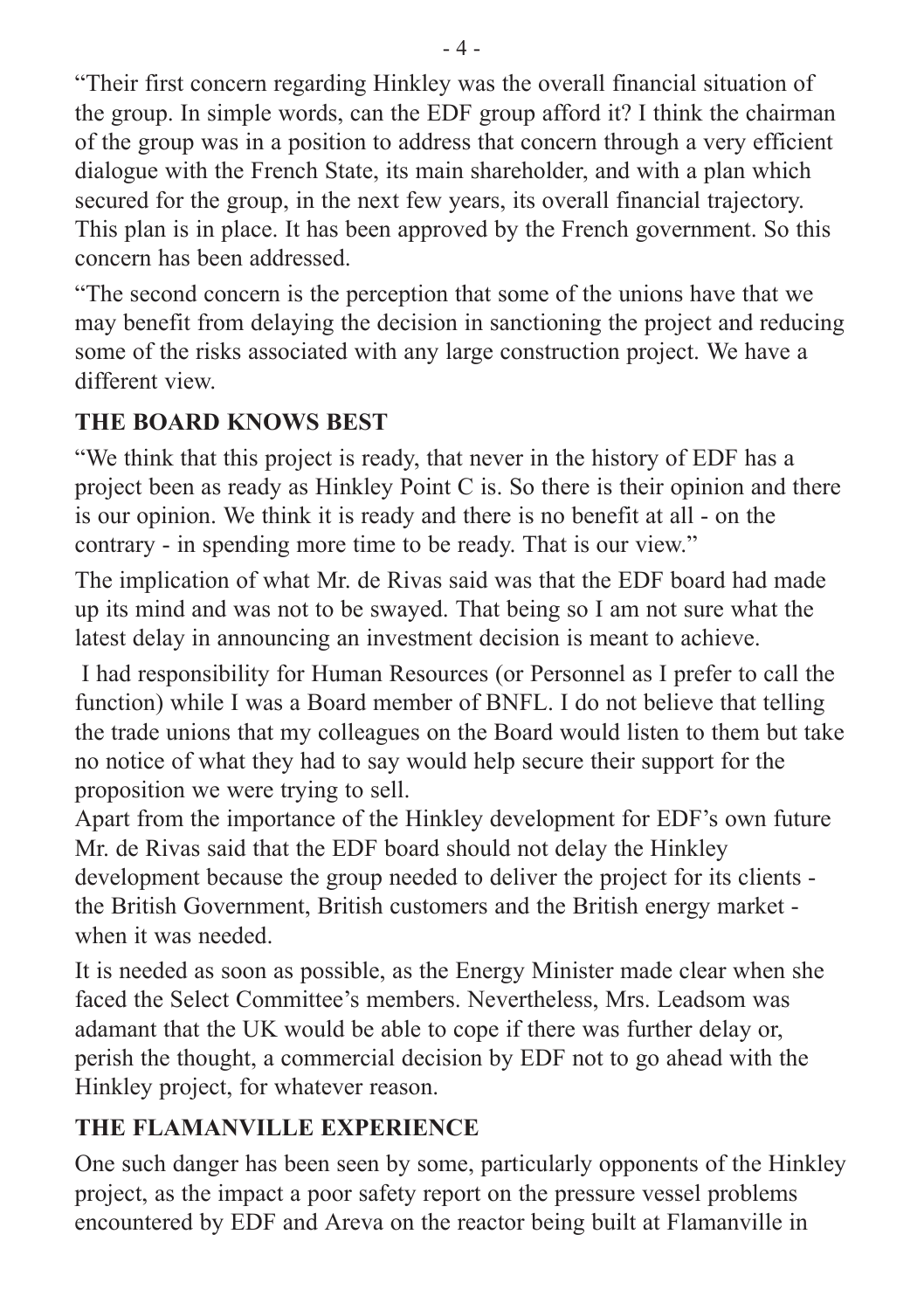France, might have. Flamanville's EPR reactor is similar in many ways to that planned for Hinkley. We should not be worried, according to both EDF and the Energy Minister.

EDF says that the checks being carried out at Hinkley are independent of what is happening at Flamanville, in terms of the quality assessment of all the components used in the project.

Mrs Leadsom, meanwhile, argued that the UK's own Office for Nuclear Regulation (ONR) is the best in the world in terms of its regulatory regime for new nuclear. (Some would say it is too demanding, forcing up costs unnecessarily).

"The ONR has looked very carefully at the project as proposed for the UK," the Minister said. "They have made their own analysis, which is very robust, of what the potential project might involve and they consider that the project for Hinkley Point C is entirely robust."

### **AUSTRIA'S COMPLAINT "WITHOUT MERIT"**

If trade union objections and the knock-on effect of bad news from Flamanville are not going to stop the Hinkley scheme what about the Austrian government's attempt to use the law to get it halted or a change of Government in France later this year to one less supportive of nuclear energy? Marine le Pen, the President of the French National Front has described Hinkley as a money pit and Segolene Royal, the French energy minister, has said she was not certain the scheme would go ahead as colossal sums were involved.

Neither the threat from the Austrian government nor turbulence within the French political system are regarded as real threats by Mr. de Rivas and Mrs. Leadsom. Not surprisingly, neither of them would comment on the French political situation but they were not so reticent about expressing their views on Austria's hostile manoeuvres. Nearly a year ago Austria filed a legal challenge at the European court of justice opposing state subsidies for Hinkley Point C which have been approved by the European Union.

Not much has happened since then but that is not to say that Austria will not pursue the matter further, even if it does look like a lost cause. Mrs. Leadsom went as far as to say that "we do not believe that the Austrian state aid challenge has any merit and we are very comfortable that the Hinkley Point project will go ahead."

Austria has no nuclear power stations - surprise, surprise - and the EU Commission insists that the choice of energy source, no matter how controversial, is strictly up to member states.

The Minister's confidence that Austria will be unsuccessful stems from the EU Commission's approval of the agreements reached between the EDF group and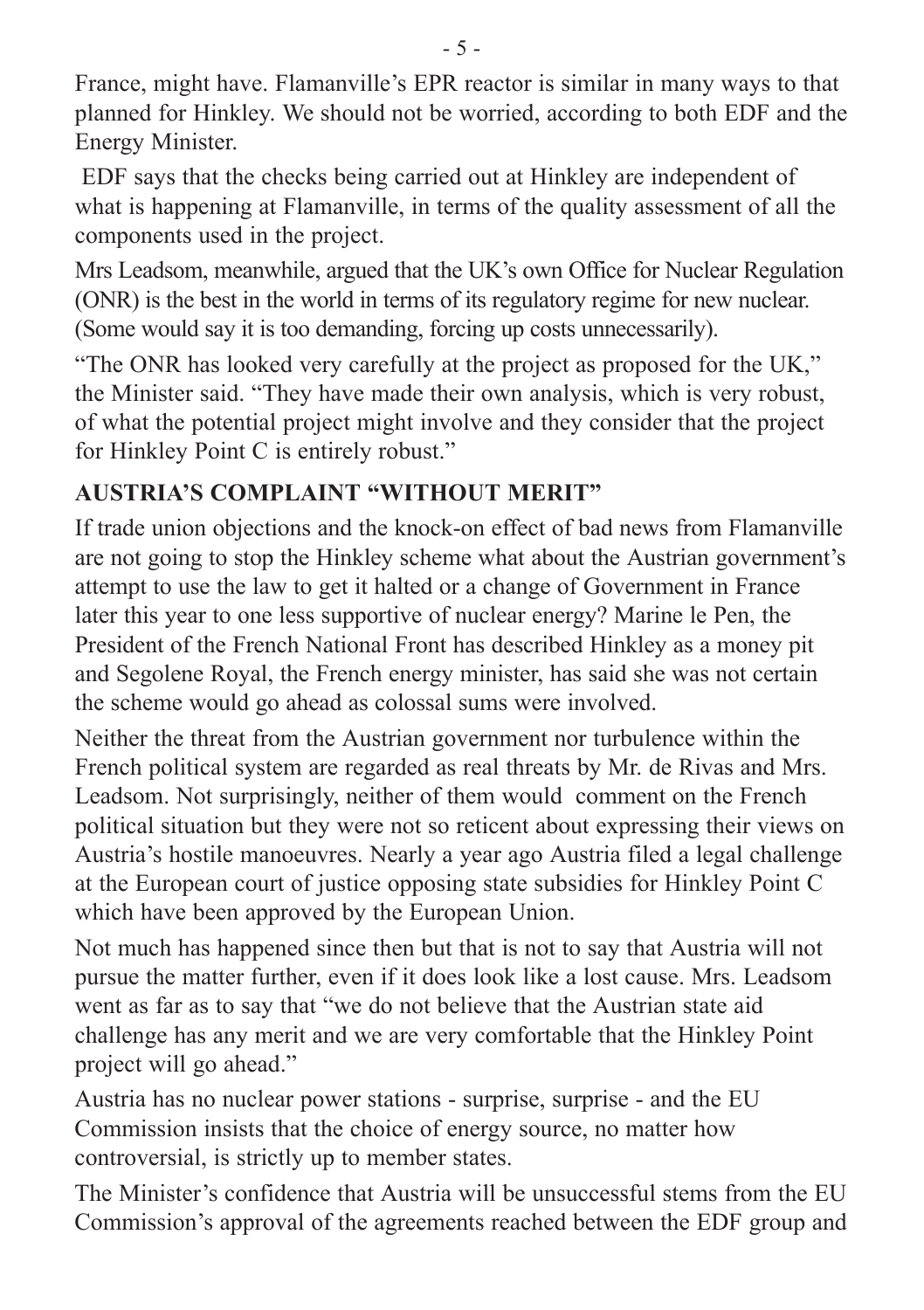the UK Government. These provide for a long-term contract for the electricity generated at the Hinkley C plant and a guarantee for the project's debt.

## **CERTAINTY AND STABILITY**

Briefly, the agreements provide for a generator which is party to a Contract for Difference (CfD) such as EDF with Hinkley, to be paid the difference between the "strike price," a price for electricity reflecting the cost of investing in a particular low carbon technology (in this case nuclear energy) and the "reference price," a measure of the average market price for electricity in the UK market.

It gives greater certainty and stability of revenues to electricity generators by reducing their exposure to volatile wholesale prices, whilst protecting consumers from paying far higher support costs when electricity prices are higher. I am sure that the Austrians would be perfectly content to see other low carbon technologies (solar, wind power and the other so-called renewables) benefit from the CfD mechanism. But this mechanism is not open-ended, a point which was emphasised at the Select Committee hearing.

From a start-up in 2025, which EDF still hopes to achieve, up to 2029 the company would benefit from a 35-year CfD. After that the CfD is shortened one year for every delay up until 2033 - and then it would be cancelled. EDF would then be able to get revenues but would not be able to get the top-up revenues from the CfD.

In the ultimate, if there was a very significant delay of eight years or more, the UK could cancel the CfD contract. In other words, if Hinkley Point C is not up and running by 2033 the CfD would be cancelled. EDF could still get revenues from the market, but at some cost.

An eight year delay in bringing Hinkley on stream has serious implications for the UK's electricity supply, of course, but the Minister insisted that the Government would be able to secure it.

"We have new gas, new offshore wind, new storage, new demand side response, the technologies that we don't yet know about, Small Modular Reactors (SMRs), new nuclear - those are all part of our absolute assurance that the lights will not go out," the Minister told the Select Committee.

# **ENERGY COST FIGURES**

Later, the Minister produced some interesting energy cost figures when she was asked why new nuclear remained in pole position to assist the UK to meet its decarbonisation targets compared, for example, with hydro, bioelectricity, storage alongside renewables and other alternatives sometimes promoted.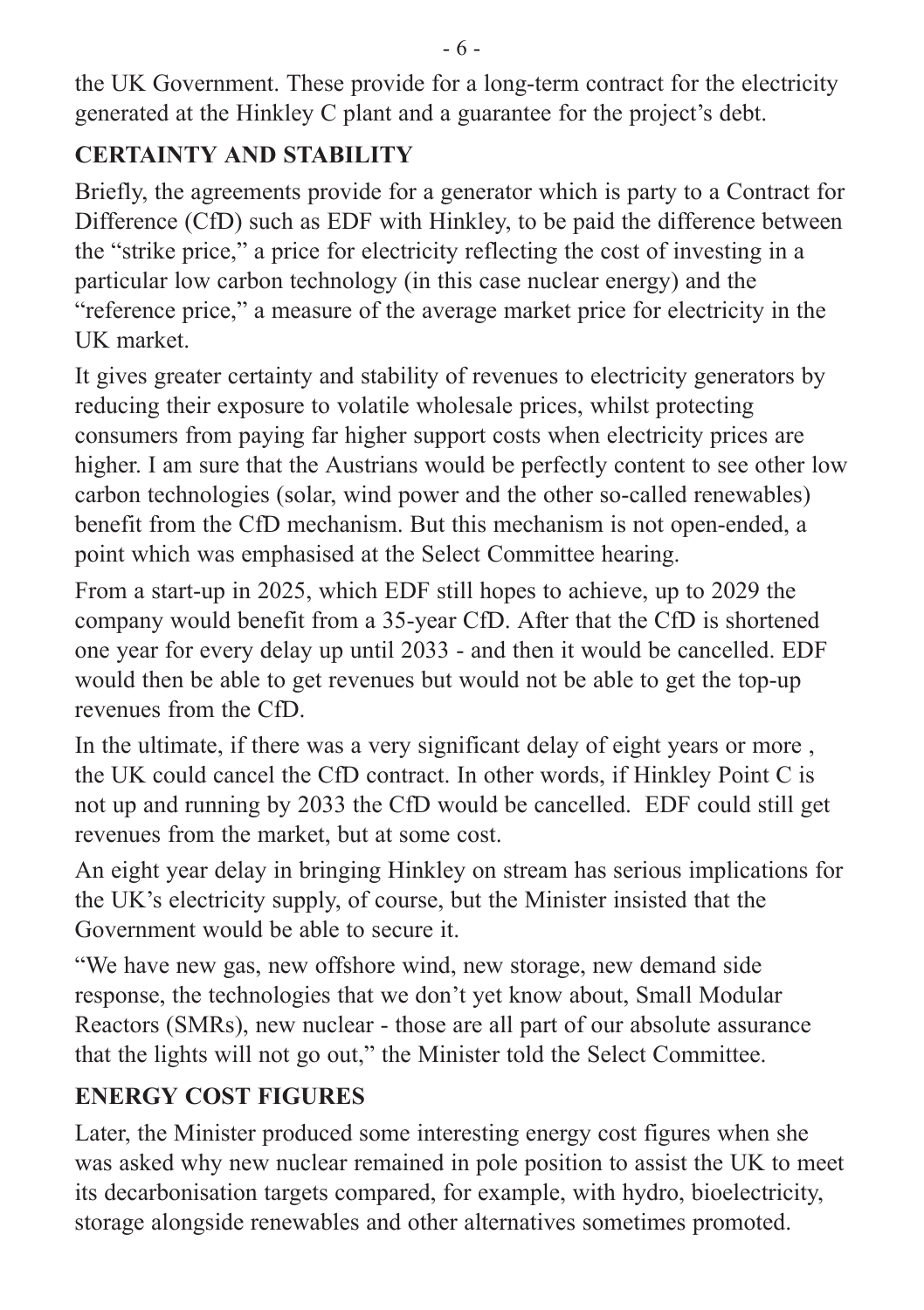There are different reasons for each technology, Mrs. Leadsom said. A number of the technologies mentioned would be very much more expensive, in Contracts for Difference terms, than new nuclear.

"At £92.50 on the CfD by 2025 Hinkley Point C is considerably lower than the current offshore wind projects, at £140 and £120. That range is coming down but we want to see it coming down much faster," she said. "Biomass is in the region of £100 to £105 and tidal is still in the order of £350."

#### **NEAR INFINITE VARIABLES**

The Minister made it very clear that despite the current price disparities she has no intention of ruling anything out, although a combination of gas and nuclear are clearly front runners for major roles in electricity generation in the foreseeable future.

"I have a meeting with investors - bank lenders - in the near future to say to them that we want to see this transition to gas, away from coal, to that clear energy future," she said. "We absolutely want to see more combined cycle gas turbine projects coming forward. There is absolutely no doubt about that. That plays its part - so, too, does new nuclear."

At the moment the UK obtained 30 percent of the country's electricity from coal-fired power stations and 16 percent from nuclear, Mrs. Leadsom said. So a combination of new gas plus new nuclear might make up the replacement required for the nuclear coming off stream by the late 2020s, plus the coalfired power which the Government would like to bring off by the mid-2020s.

"That would be the sort of mix but, equally, there is off-shore wind. Huge investment is going into that in this Parliament," the Minister said. "With storage, we just don't know. You cannot pinpoint exactly what the energy future looks like but we do try to do different scenarios.

"We do a 'going green' scenario, in which we are on only low carbon. We do a sort of interim scenario. We are looking at scenarios the whole time, but it is just not possible to give you what the Committee is looking for, which is absolute blow by blow - if this one doesn't happen what are you going to do then. It just doesn't work like that."

The need to bring investors into the UK's nuclear programme is as important if not more important - than interesting them in combined cycle gas turbine projects. This was emphasised at a conference entitled "Nuclear energy's role in the 21st century - addressing the challenge of financing" organised by the OECD Nuclear Energy Agency and the International Framework for Nuclear Energy Co-operation" in Paris this month.